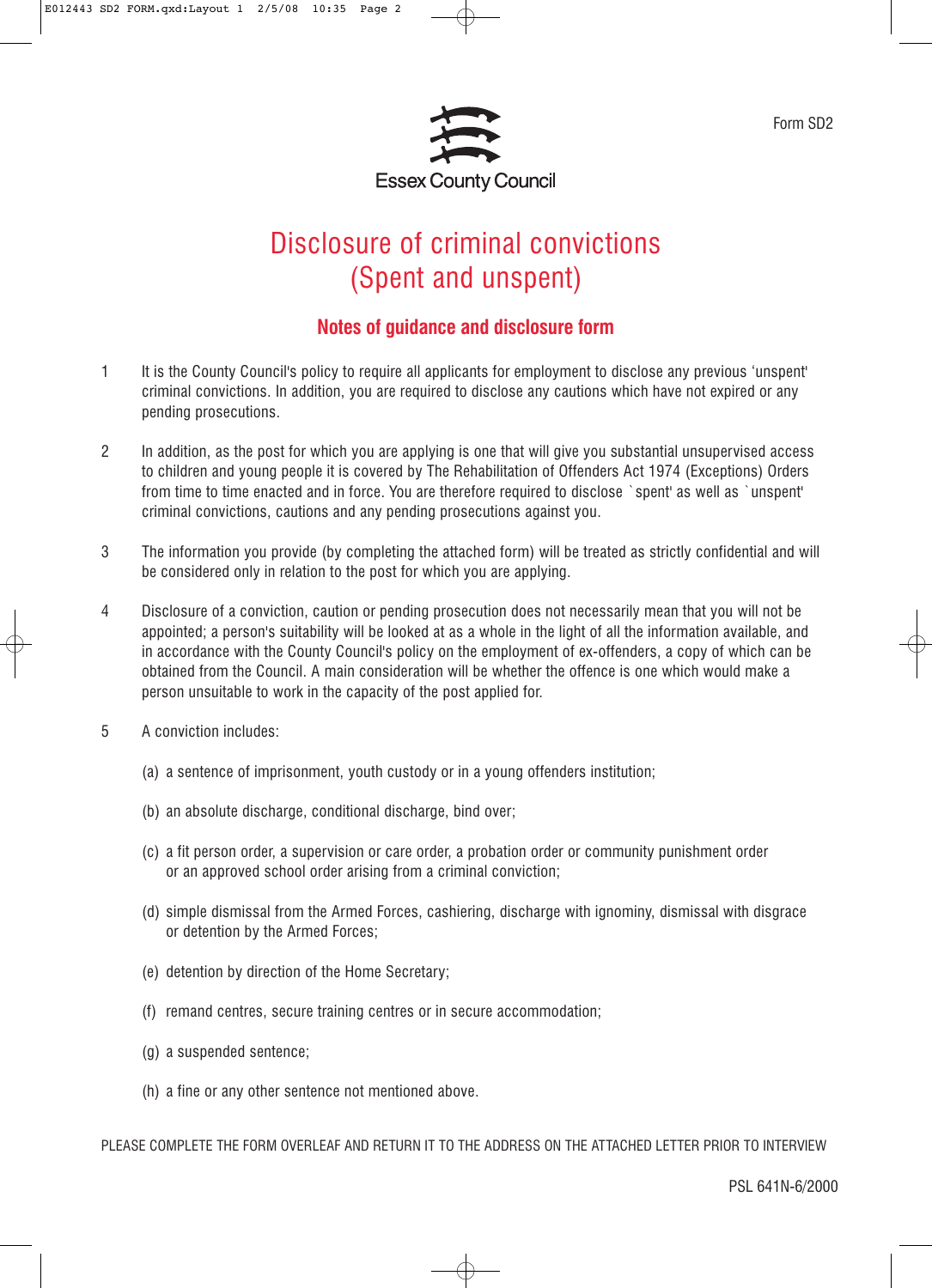- 6 Under the Criminal Justice & Courts Services Act 2000 it is an offence for an individual who has been disqualified from working with children to knowingly apply for, offer to do, accept or do any work in a 'regulated position'.
- 7 As the post for which you are applying falls within the category for which a criminal record disclosure is required, if you are selected for appointment, you will be required to apply for a standard or enhanced\* Criminal Records Bureau (CRB) disclosure. A refusal to make such an application could prevent your employment. Any information provided by the CRB will be kept securely whilst it is being considered and will then be destroyed. No record will be kept relating to any specific offence identified by the disclosure.
- 8 Failure to disclose convictions, cautions and any pending prosecutions may, in the event of employment result in dismissal or disciplinary action by the County Council.
- 9 Posts subject to standard or enhanced CRB disclosures will require a disclosure through ECC, irrespective of the fact that they may have already obtained a disclosure through another Registered Body.

\***STANDARD DISCLOSURES** are primarily for positions that involve regular contact with those aged under 18 or people of all ages who may be vulnerable for other reasons.

**ENHANCED DISCLOSURES** are for posts involving greater contact with children and vulnerable adults.

PLEASE 'TEAR OFF' AND RETAIN THIS PART OF THE FORM